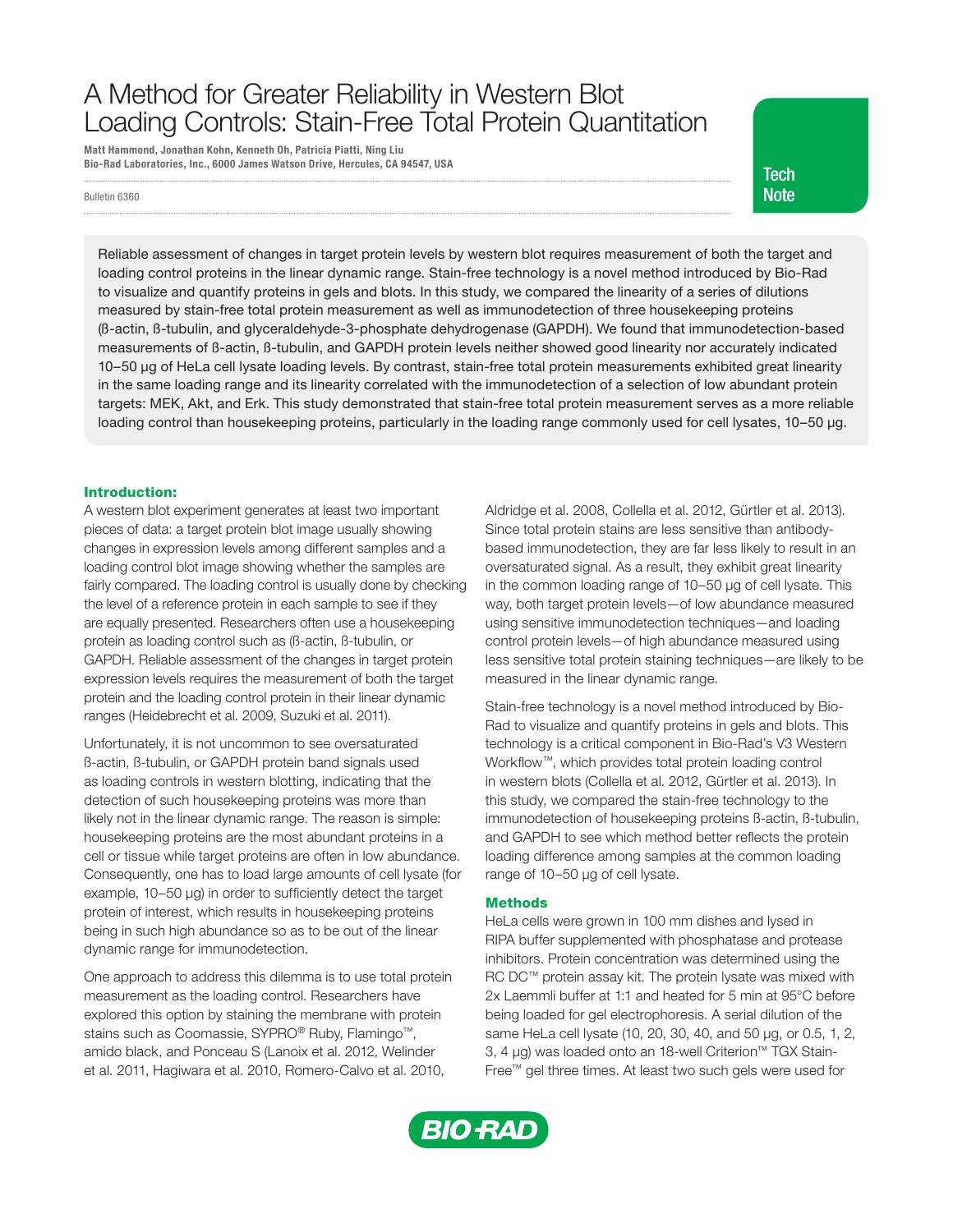immunodetection of each housekeeping protein or kinase (ß-actin, ß-tubulin, GAPDH, Akt, Erk, or MEK).

The proteins were separated in Criterion TGX Stain-Free precast gels at 300 V for 20–25 min. The gel was then activated by exposure to UV light for 1 min to visualize the proteins using the ChemiDoc™ MP system. Proteins were transferred to a nitrocellulose membrane blot in 7 min using the Trans-Blot® Turbo™ transfer system. A stain-free blot image was taken using the ChemiDoc MP system for total protein measurement in each sample lane.

The blot was blocked in a blocking buffer (Rockland Antibodies & Assays, Gilbertsville, PA) for 1 hr at room temperature and probed with primary antibody overnight at 4°C at the following dilutions: GAPDH, 1:10,000; ß-actin, 1:4000; ß-tubulin, 1:4000; Akt1, 1:20,000; MEK1/2, 1:5000; Erk1/2, 1:10,000. GAPDH, ß-actin, and ß-tubulin antibodies were from Rockland. Akt, Erk, and MEK antibodies were from Cell Signaling Technologies, Danvers, MA. HRP conjugated goat anti-mouse and goat anti-rabbit antibodies from Jackson ImmunoResearch Laboratories, West Grove, PA, were applied to the blot at a dilution of 1:50,000 for 1 hr at room temperature. All antibodies were diluted in Rockland blocking buffer. Chemiluminescent signals were developed using Bio-Rad's Clarity™ western ECL substrate and captured by the ChemiDoc MP system. Image data were analyzed using Image Lab™ 4.1 software. Statistical analysis was done using Microsoft Excel software.

#### Results and Discussion:

#### 1. If 10–50 µg of cell lysate were loaded in a western blot experiment, which method can truly tell the difference in loading levels among the samples?

 A loading control, ideally, should truly reflect the protein load in a western blot. For example, if 10, 20, 30, 40, and 50 µg of a HeLa cell lysate were loaded on a gel, one would expect the loading control measurement from the 50 µg sample lane to be 5x the 10 µg sample lane. This measurement is labeled as "quantitative response" in our data analysis (dashed line in Figure 1).

 In the first experiment, ß-actin, ß-tubulin, and GAPDH levels in 10–50 µg of HeLa cell lysate were measured by immunodetection. Although the actin and tubulin signals appeared linear in this loading range, the ratio between the housekeeping protein signals and sample load was far from 1:1. The ß-actin signal from the 50 µg lysate loading was only 2.2x the signal from the 10 µg lane. The ratios for ß-tubulin and GAPDH were 2.2 and 1.14, respectively (Figure 1). These results clearly show that housekeeping protein level measurements were not an accurate reflection of the actual total protein loaded in each lane, indicating that all the housekeeping protein signals tested were approaching the saturation level due to overload.

 The stain-free blot image was then used to measure the total protein signal in each lane. The total protein signal of the 50 µg sample lane was found to be 4.8x that in the 10 µg sample lane, indicating that, by contrast, stain-free total protein measurements are an accurate reflection of the actual total protein loaded in each lane, and can therefore truly tell the load difference among the samples in the loading range of 10–50 µg.

#### 2. At what load range can housekeeping protein immunodetection truly tell the load difference?

 Since the previous experiment showed that all the housekeeping proteins tested were overloaded, here we set out to find the load range that provides a quantitative response curve (dashed line in Figure 2).



Fig. 1. Linearity comparison of stain-free total protein measurement and immunodetection of three housekeeping proteins in 10–50 µg of HeLa cell lysate. On the left are representative images of A, stain-free blot; B, ß-actin chemi blot; C, ß-tubulin chemi blot; and D, GAPDH chemi blot. Numbers on the top of the blot images are the amount of HeLa cell lysate loaded to each lane (in µg). Although the actin and tubulin signals appeared linear in this loading range, the ratio between the housekeeping protein signals and sample load was far below the predicted "quantitative response," whereas the stain-free signal correlated to the expected result.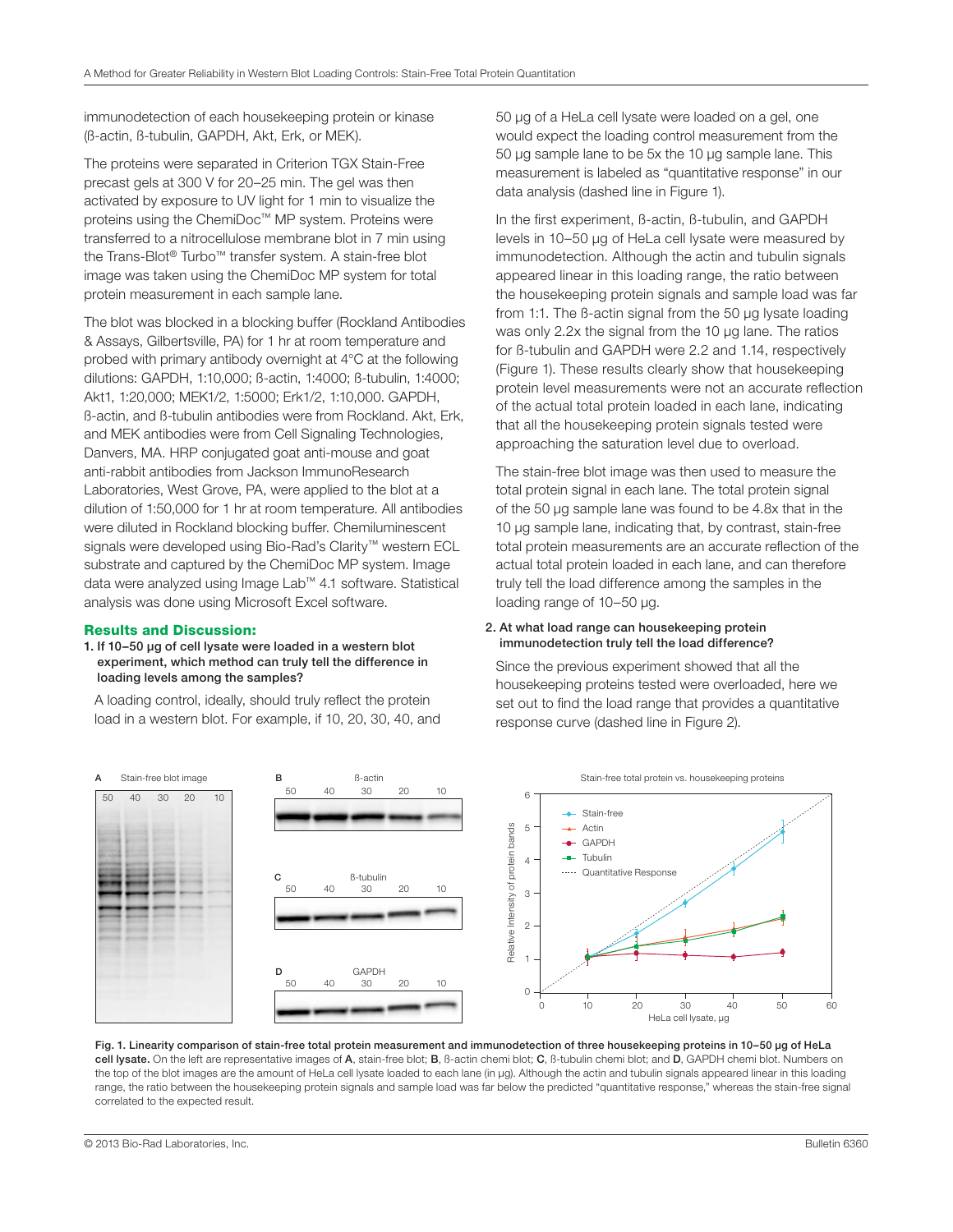

Fig. 2. Linearity of immunodetection of three housekeeping proteins in 0.5-4 µg of HeLa cell lysate. On the left are representative chemi blot images of A, B-actin; B, B-tubulin; and C, GAPDH. Numbers on the top of the blot images are the amount of HeLa cell lysate loaded to each lane (in µg). Both tubulin and actin measurement followed the predicted "quantitative response" of protein load in this loading range.



Fig. 3. Linearity comparison of stain-free total protein measurement and immunodetection of three kinases in 10-50 µg of HeLa cell lysate. On the left are representative images of A, stain-free blot; B, MEK chemi blot; C, Akt chemi blot; and D, Erk chemi blot. Numbers on the top of the blot images are the amount of HeLa cell lysate loaded to each lane (in µg). All three kinases followed the quantitative response that overlapped with the stain-free total protein measurement.

In this second experiment, 0.5, 1, 2, 3, and 4 µg of HeLa cell lysate were loaded. The ß-actin signal in the 3 µg sample lane was 3.1x that of the 1 µg sample lane (Figure 2). However, the signal in the 4 µg sample lane was only 3.3x that of the 1 µg sample lane, an indication that the signal was starting to plateau. This shows that 1–3 µg was the load range where ß-actin immunodetection gave a quantitative response. ß-tubulin signal in the 4 µg sample lane was 2.3x that of the 2 µg sample lane (Figure 2). It indicates that 2–4 µg was the load range where ß-tubulin immunodetection gave a more quantitative response.

 GAPDH can be detected in all five sample lanes from 0.5–4 µg of protein load. We found that the GAPDH signal in the 4 µg sample lane was only 1.4x that of the 1 µg sample lane. The result shows that much less than 1 µg of HeLa cell lysate must be loaded to find the range where GAPDH immunodetection gives a quantitative response.

## 3. What is the loading range where a low abundance target protein can be quantitatively measured?

 The two previous experiments clearly show that stain-free total protein measurement is a more reliable and accurate loading control than housekeeping proteins in a typical western blot experiment. In many cases, researchers have to load high amounts of cell lysate in order to detect their target proteins, which are often expressed at low levels. The next experiment sought to find out whether target proteins can be measured quantitatively in a typical load range of 10–50 µg of cell lysate.

 For this third experiment, 10, 20, 30, 40, and 50 µg of HeLa cell lysate were loaded and probed for three kinases: Akt1, MEK1/2, and 44 MAPK (Erk1/2). The data show (Figure 3)